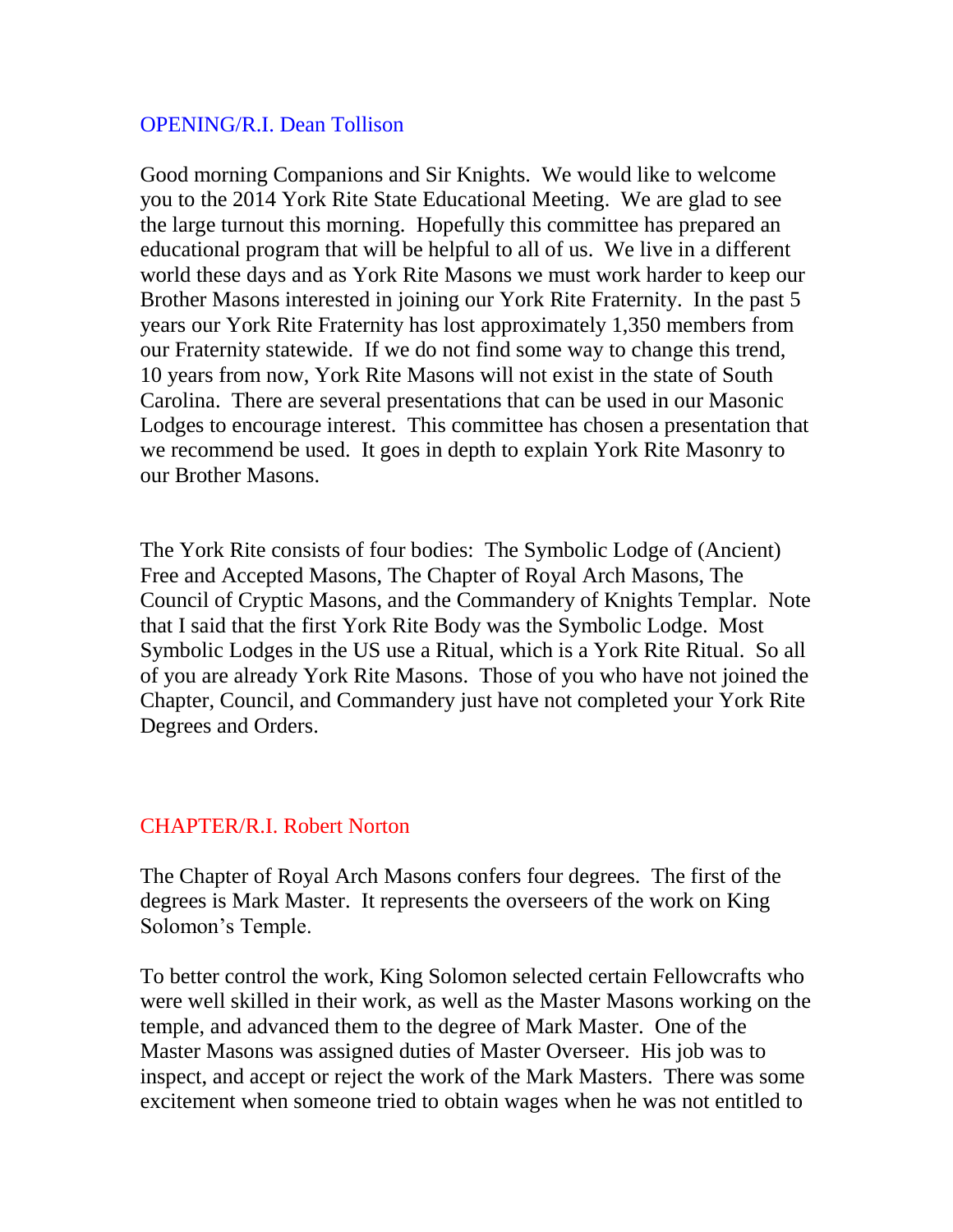them. Then there was a lost piece of work, which threatened to delay all of the work on the temple. There was a wage dispute among the workmen. But King Solomon solved all the problems and, in the process, taught the Craft valuable lessons in the values of honest employment and charity.

We leave the time of King Solomon and return to the present day world. In the  $18<sup>th</sup>$  century, when speculative Masonry was being developed, the degree of Royal Arch Mason was controlled by the Symbolic Lodges. Only Past Masters could receive this degree. The thinking at that time was that the Royal Arch degree was so sublime and so important that only those well skilled in Speculative Masonry could understand its lessons and fully appreciate them. Obviously, this greatly limited the number of brothers who could receive the valuable lessons of the Royal Arch. This degree confers no honors or privileges outside of the Chapter, and we should in no way confuse Virtual Past Masters with actual Past Masters, those who served as Worshipful Masters of Symbolic Lodges. The lessons imparted in this degree deal with the responsibilities of those who would lead their brothers.

We have returned to the time of King Solomon. The High Priest of the Jewish people presided over the completion and the dedication of King Solomon's Temple. Yes, we have finally completed it, and it is **MAGNIFICENT**! The last stone of the temple is to be cemented into place, the aprons of the workmen will be taken off and laid aside. The Holy vessels of the temple finally will be carried into the Sanctum Sanctorum, and in a very impressive ceremony, the temple will be dedicated. I dare say that Jerusalem has never seen anything so ceremonial or splendid as what we have planned. After more than seven years of construction, the labors of the craftsmen are completed, and the Most Excellent Master Degree will be their reward.

The last of the Chapter Degrees is the Most Sublime Degree of Royal Arch Mason. In the Royal Arch Chapter, we refer to each other as Companion, rather than Brother. The degree of Royal Arch Mason was originally conferred by Symbolic Lodges, and was once considered to be a part of the Master Mason Degree. For example, when the Ancient and the Modern Grand Lodges in England reunited in 1813, they issued a proclamation that "Ancient Craft Masonry consists of no more than three degrees: The Entered Apprentice, the Fellowcraft, and the Master Mason, to include the Holy Royal Arch."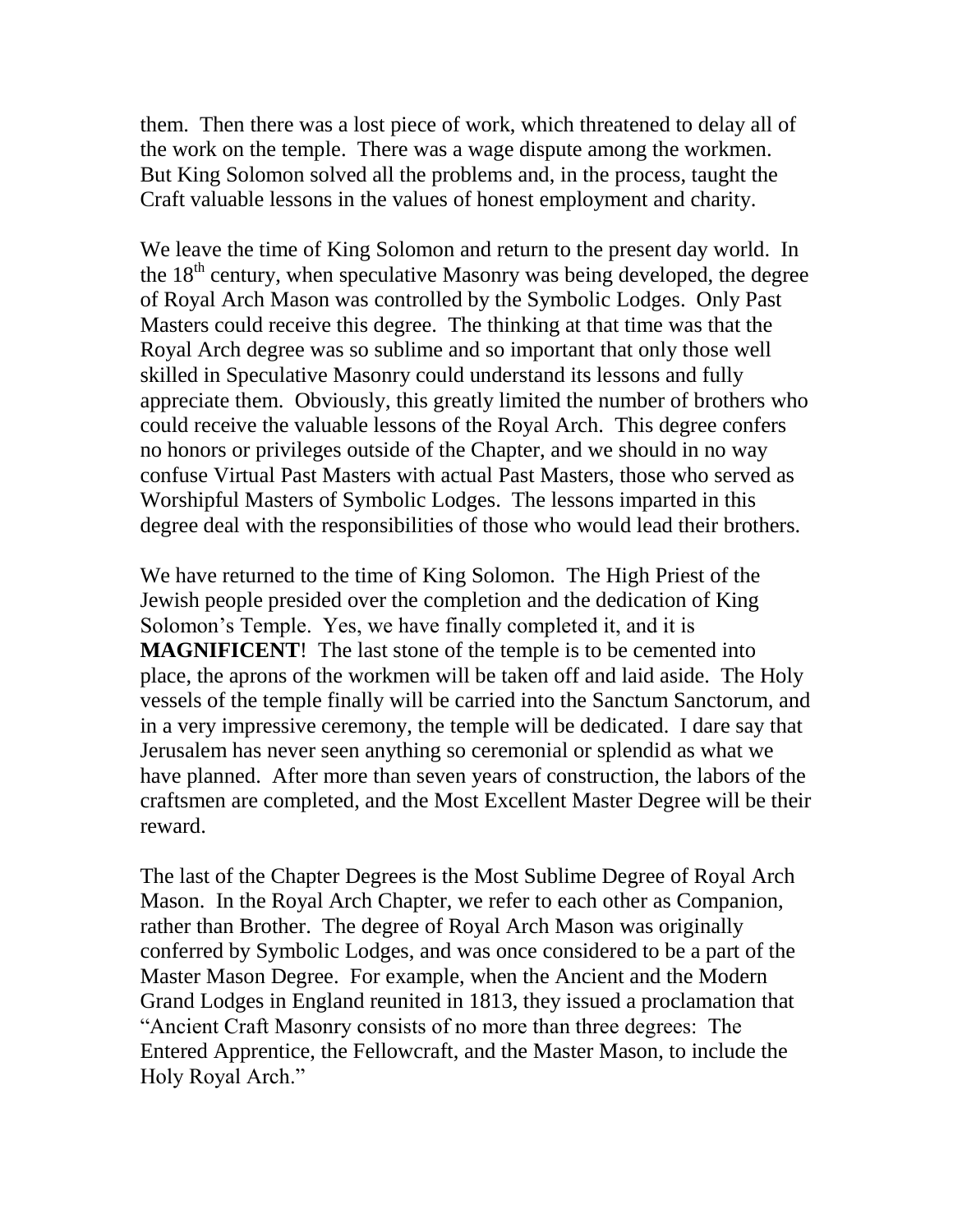It has been 470 years since King Solomon's Temple was completed and dedicated. But the Temple stands no more. Because of disobedience to God's commands, the enemies of the Jewish Nation were loosed upon them. Jerusalem was captured, the Holy Vessels were taken from the Temple, the Temple was destroyed, and the Jewish people were made captive and forcibly taken to Babylon. When the Persians conquered Babylon, the Jewish captives were released and allowed to return to their homeland to rebuild the city and the House of the Lord. In the Royal Arch Degree, the candidates represent sojourners, who under the guidance of the Principal Sojourner, make the hazardous journey from Babylon to Jerusalem, and then volunteer their services to assist in the rebuilding of the Temple on the site of the original Temple of Solomon. During their labors, valuable discoveries are made, culminating in the recovery of the Lost Master's Word.

## COUNCIL/M.I. Doug Knauer

The next body in the York Rite is the Council of Cryptic Masons. The term Cryptic refers to the scene or location of the drama of the Select Master Degree. The order in which events happen is seldom the order in which we learn about them. The successive degrees of York Rite Masonry picture events in the order we learn about them, not in the chronological order in which they occurred. The Cryptic Degrees portray events that occurred before and after the tragedy of the Third Degree, and fill gaps in our knowledge of that degree and the Royal Arch Degree. In the Royal Master Degree, we encounter a Fellowcraft who wonders if he will ever receive the secrets of a Master Mason. He engages in a conversation, during which an attempt is made to ease his worries, as well as increase his knowledge, his patience, and his faith. However, the conversation with this young Fellowcraft causes some thought about his concerns, and leads directly to the creation and the activities of the Select Master Degree.

I hope you will shortly be qualified to receive the Select Master Degree. I, with my companions, Hiram King of Tyre and Hiram Abif, being in possession of the writings of Moses and the Prophets, well knew that if the children of Israel deviate from the laws of God, their enemies will be set upon them, the cities and temple sacked and destroyed, and the sacred treasurers in the Sanctum Sanctorum forever lost. In order to prevent this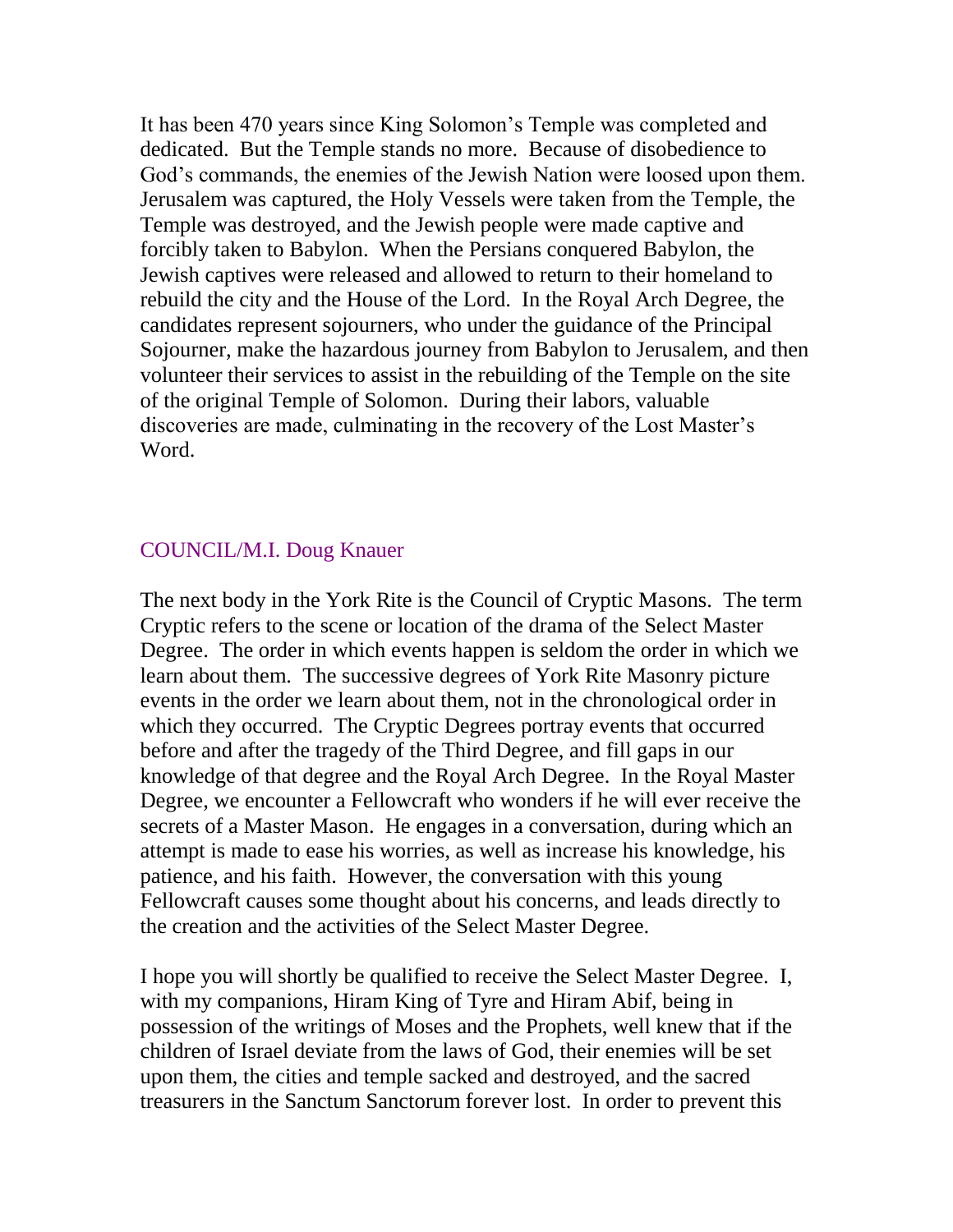evil, an agreement was made to erect a secret crypt or vault under the temple, in which to preserve some of our sacred treasures. Skilled workmen were selected to construct this vault, and were named Select Masters. The ceremony of the degree dramatizes our efforts in preserving our sacred treasures for posterity. We hope you will be able to join us soon, as Select Masters.

## COMMANDERY/R.I. Tommy Blackwood

Brothers, the last of the bodies of the York Rite is the Commandery of Knights Templar. Unlike all other Masonic Bodies, the Commandery confers Orders, not degrees. And unlike all of the degrees of Masonry, the Commandery Orders have a definite Christian character, so much so that the non-Christian Mason may feel uncomfortable receiving them. The first of the Orders is the Order of the Red Cross.

Zerubabbel, a Prince of Judah, was in the first group of captives that was released from Babylon to return to Jerusalem, which you heard about in the description of the Royal Arch Degree. Well, things are not going well. We have been interfered with and hindered in every manner conceivable. Since Zerubabbel was a boyhood friend of Darius, King of Persia, he was commissioned by the Jewish High Council to return to Persia to ask King Darius for his assistance. When you become candidates for the Order of the Red Cross, you will make this journey with him. It will be hazardous, and your lives may be forfeit, but it is necessary. Zerubabbel should have sufficient persuasive-ness to convince King Darius that he should help by giving protection as well as monetary assistance. Let's hope so, or you will all be rotting away in a Persian prison!

The next degree is the Order of Malta. Brothers, we now leap forward to the  $12<sup>th</sup>$  Century in the Christian era. Muslim invaders have taken over the Holy Land, and their marauders have made the sea lanes in the Mediterranean Sea unsafe for travel. One of the orders that came into being during this time was the Knights of St. John, also known as the Hospitallers, for the hospital that they ran in Jerusalem. In 1118, the order organized a military arm to fight the enemies of Christianity. The fortunes, or rather misfortunes, of war caused the order to move its headquarters several times. They moved from Jerusalem to Acre, then to Cyprus, the Rhodes, and finally to Malta. The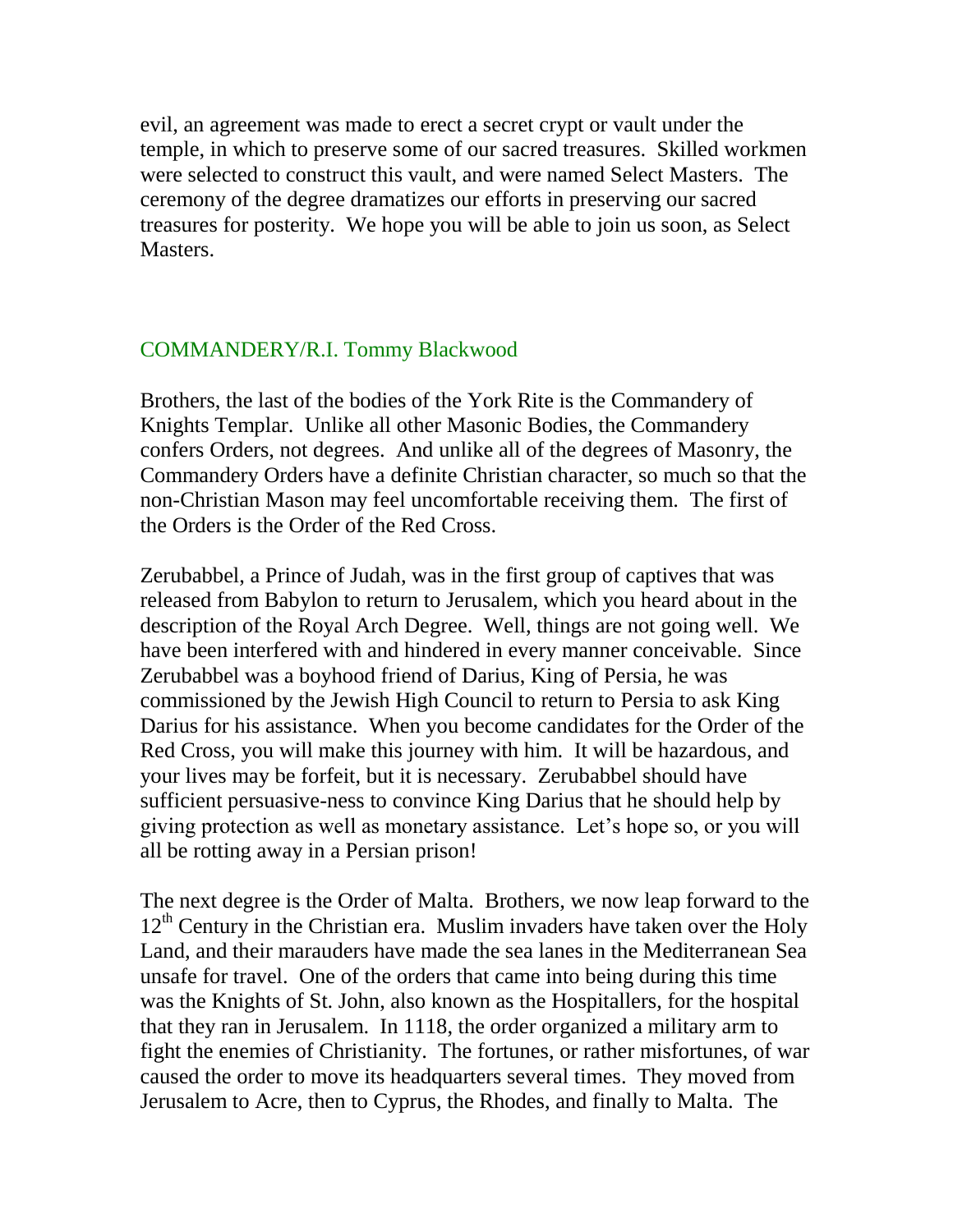last move gave them the name by which they are known today, the Order of Malta. The ceremonies of this Order explain the history of the order, and will constitute you a Knight of Malta, sworn to protect travelers to the Holy Land, give them shelter, and when necessary, to wield your sword in their defense.

The last degree is the Order of the Temple. A Knight of the Order of the Poor Fellow Soldiers of Christ and of the Temple of Solomon was known as a Knight Templar. The Knights Templar were formed in 1118 to protect the Pilgrims traveling to the Holy Land. The Knights Templar and the Knights of Malta were formed at approximately the same time and had their headquarters in Jerusalem. In many battles with the Muslim forces, the Templars were on the right of the Christian battle line, and the Knights of Malta were on the left. The Templars had a reputation as fierce warriors, never asking or giving quarter, and at the same time protecting innocent maidens, helpless orphans, and the Christian religion. As a result, their reputation has spread far and wide, and attracts many noble young knights who desire to enlist in our cause. Should you become a candidate for the Order of the Temple, you will symbolically undergo the trials incident to the acceptance of a new Knight into our Order. The ceremonies are striking and impressive, ceremonies that I am sure you will keep in your memory always. I look forward to dubbing and creating you Knights Templar.

# CLOSING/R.I. Dean Tollison

Thank you for your attention. As you see, this is a short, but very informative presentation that can be presented at a Masonic Lodge's Regular Communication. In order to present this at a Lodge, you must first contact the Master of the Lodge and ask permission to bring this information to the Brothers. I hope that each one of you will take this opportunity to do your part to educate our Brother Masons about York Rite Masons. I would also like to thank the committee members:

Doug Knauer, M.I. Grand Master Robert D. Norton, R.I. Grand Principal Conductor of Works Tommy Blackwood, R.I. Grand Captain of Guard